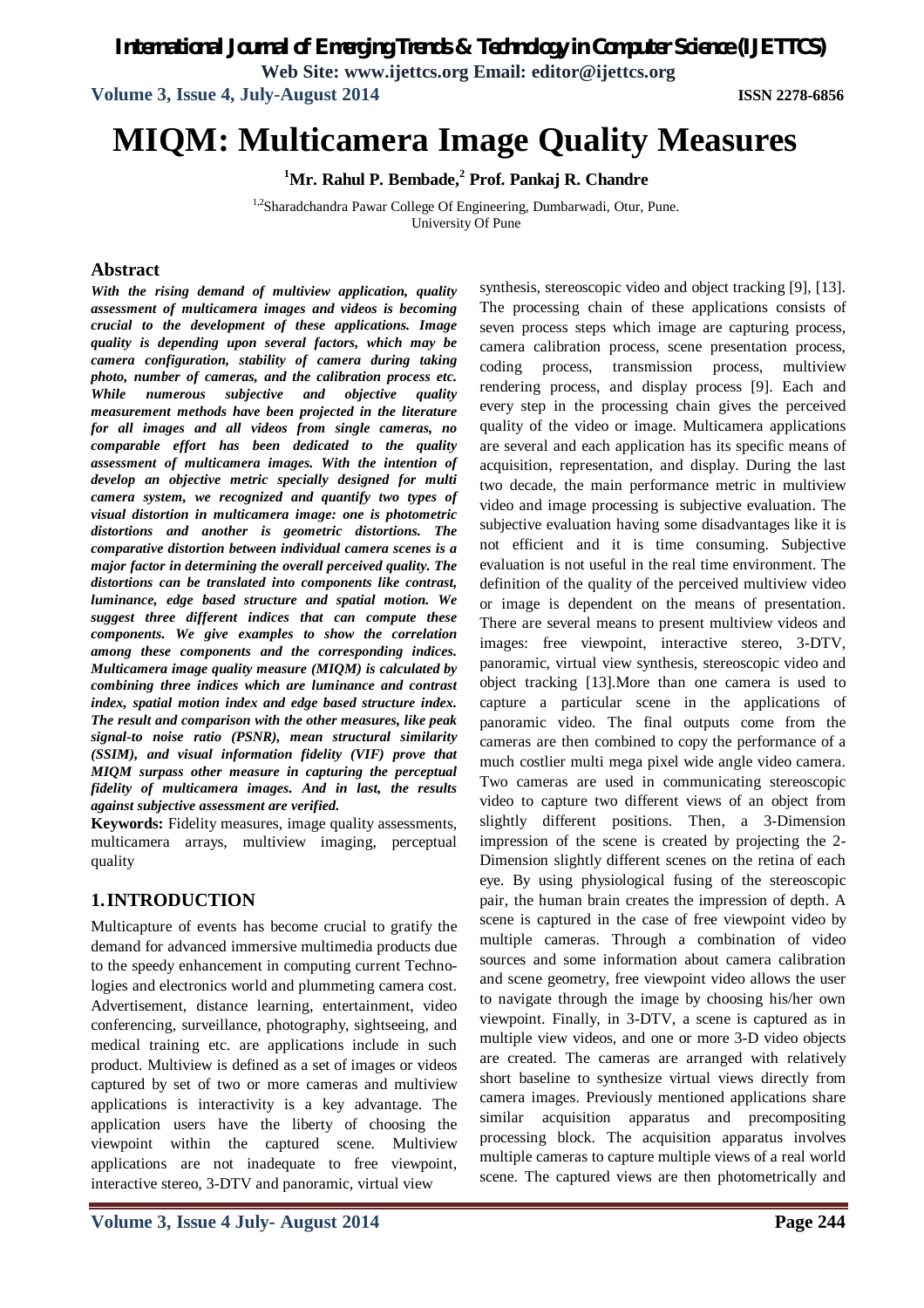## **Volume 3, Issue 4, July-August 2014 ISSN 2278-6856**

geometrically calibrated before being composite to be displayed. Different views captured by different cameras may differ in terms of color, brightness, noise level, and orientation. The calibration process derives the necessary information to map each of the views dimensions into the real world or the reference view dimensions. The perceived scene for each of the multicamera applications is an output of the compositing algorithm, which is generally a function of the captured scenes, camera calibration, and scene geometry. Hence, it is impossible to define a single quality measure that would capture the perceived quality of all multi camera applications. So we define a multi camera image quality measure (MIQM), which was tested and refined for ultrahigh resolution panoramic image applications. The resulting measure captures the visual effects of artifact which are introduced at the acquisition and precompositing processes to predict the composite image quality. The measure was developed based on acquisition and precompositing artifacts to serve as a basis from which we could extend the results to develop quality measures for stereoscopic, panoramic image, free viewpoint, and 3-DTV applications after taking into consideration stereoscopic impairments and synthetic artifacts. In multi camera systems distortions can be classify into two distortions, first is geometric distortion and another is photometric distortion [2]. Multiple image quality measure (MIQM) is consisting of three index measures: first is the luminance and contrast index, second is the spatial motion index, and third is the edge-based structural index. Luminance and contrast index and the edge-based structural index are used to measure photometric distortions where as the spatial motion index and the edge-based structural index are used to measure geometric distortions.

# **2.LITERATURE SURVEY**

Ghassan AlRegib et. al. [1].In this paper, they show that distortions can be translated into luminance, contrast, spatial motion, and edge based structure components. They propose three different indices that can quantify these components. Then, they combine these all indices into one multicamera image quality measure (MIQM). Results and comparisons with other measures such as peak signal-to noise ratio (PSNR) mean structural similarity (SSIM), and visual information fidelity (VIF) show that MIQM outperform other measures in capturing the perceptual fidelity of multicamera images. G. AlRegib et. al. [2], the author proposed that geometric and photometric distortions are the classifications of distortions in the multicamera system. R. Cutler et. al. [11], the authors proposed an objective quantity metric for Omni directional video .The metric accessed the general quality of the video using no-reference blockiness and blur measure. To show that current single video camera

quality assessment techniques are not adequate for quality assessment of Omni directional panorama video generated by multiple cameras, Leorin et.al [11] used subjective tests. Z. Wang et.al. [12], in their paper authors proposed theory of structural similarity (SSIM) for each and every camera based on the assumption that the human visual system is highly adapted to extract structural information from the viewing field. P. Campisi et. al. [7], the authors in [7] performed quality assessment of stereo image pairs, by using quality metrics of single view for each view. N. Ozbek et. al.[8], the authors assumed that for 3-dimensional visual experience, peak signal to noise ratio (PSNR) of the second view is less important and new measure was included of weighted combination of two PSNR values and jerkiness measure for temporal artifacts. C. Hewage et. al [3] the authors proposed the performed quality assessment of stereo image pairs using single view quality metrics on each view. Numerous combination methods of the quality scores from each and every view were then evaluated to decide the ones that best associated with the subjective scores. The identical level of distortion was applied to both images of the stereo pair and the distortion types were limited to the blur and compression artifacts. J. Starck et. al. [5], the authors propose a free view point video production objective metric. These metrics can be used as a full reference measure of fidelity of aligning the structural details in the presence of approximate scene geometry of the 3-dimentional shapes. A. Tikanmaki, et. al.[4], the authors proposed using conventional single camera quality measures (PSNR and SSIM) for 3-DTV video as a quality measure for video plus depth content, by measuring the quality of the virtual views that are rendered from the distorted color and depth sequences attributes. P.J.Burt et.al. [14], the authors in proposed that the multimedia image was simulated by compositing the sub-images into a one single image mosaic using a multi resolution spline. They also mentioned that the reference image is created by combining all sub-images without any distortion. Distortion may be geometric or photometric or both. C.Tang et.al. [10], the authors proposed an edge based texture model for visual distortion sensitivity in video bit allocation algorithm. By using this model, visual sensitivity model for multicamera image can be derived which is useful in free viewpoint, interactive stereo, 3-DTV and panoramic, virtual view synthesis, stereoscopic video and object tracking. L. Cui et.al. [6], the authors proposed that due to geometric distortions and photometric distortion, loss in structural information occurs and such structural information consist of degradation in texture quality. Calculating the structural similarity (SSIM) over edge maps instead of the actual images leads to better relationship with subjective quality for the SSIM.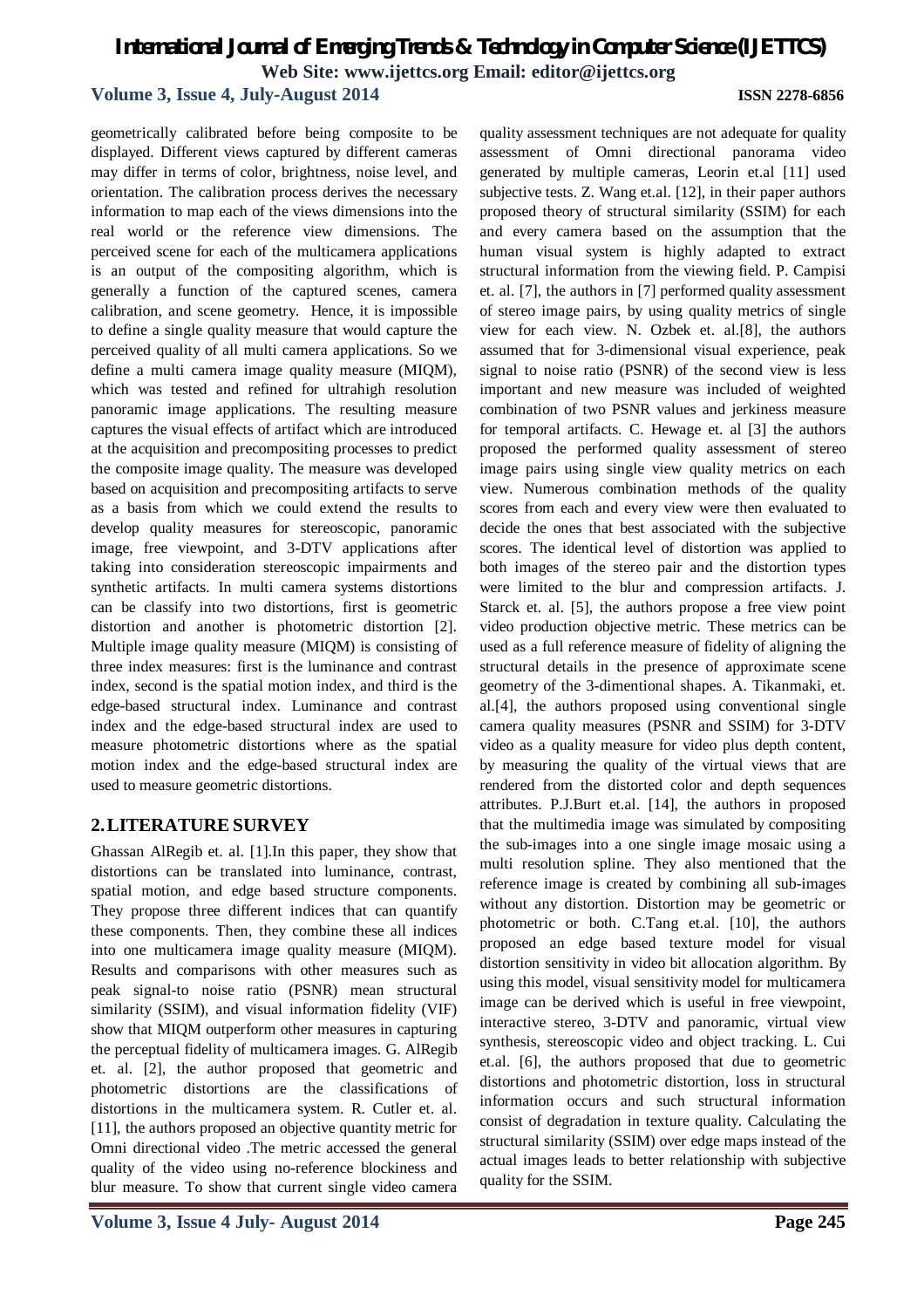**Volume 3, Issue 4, July-August 2014 ISSN 2278-6856**

### **3.EXPERIMENTAL RESULTS**

### **3.1 MIQM Approach**

The goal of MIQM is to derive a new quality measurement for multi-camera images. Since the quality of images are affected by multiple factors such like number of cameras, camera configuration, calibration process, quality assessment for such an image should take all these into consideration. To design an objective metric for multi-camera images, the visual distortion is identified into two types, photometric distortion and geometric distortion, which can be translated into luminance, contrast, spatial motion and edge-based structure components. The main idea of the paper is to first quantify each component by proposing different index values and then to combine those indexes into one quality, MIQM, to capture the perceptual quality of multiview images. And calculation on a macro block level is a basic method. MIQM represents measurement that is full -reference and designed to assess multi-view images, where the reference is regarded as the set of images taken by identical cameras. Different distortions are handled in MIQM according to the following method described below

#### **3.1.1 MIQM Results**

The results of MIQM can be get by using following steps.

#### **3.1.1.1 Split each image**

Split image into two overlapping halves (Left and Right). The amount of overlap should be a design parameter.



**Figure 3.1**: Result of Function Dist-Free

#### **3.1.1.2 Distortions**

A .Function to fulfill the geometric distortion Instead of achieve the perspective geometric distortion and planar geometric distortion separately; we use a general geometric distortion formula to simplify it. We choose different geometric distortion type by sending different parameters to this function

$$
\mathcal{Y} {\begin{pmatrix} u_1 \\ u_2 \end{pmatrix}} \approx x {\begin{pmatrix} u_1 + (u_1 \Delta \varepsilon_1 - u_2 \Delta \, \theta + \Delta t_1 - u_2 \Delta \varepsilon_2 \Delta \, \theta) \\ u_2 + (u_2 \Delta \varepsilon_2 + u_1 \Delta \, \theta + \Delta t_2 + u_1 \Delta \varepsilon_1 \Delta \, \theta) \end{pmatrix}}
$$

In this formula,  $(1+\Delta s1,1+\Delta s2)$ ,  $\Delta\theta$  and  $(\Delta t1, \Delta t2)$  are the scaling, rotation and translation factors, respectively. Below are the results that we use this formula to fulfill different geometric distortion type.



**Figure 3.2:** Three Different Geometric Distortions **B. Photometric distortion by blurring the image. Below is the "photo-blur" image.**



**Figure 3.3**: Photometric Distortion by Blurring the Images

#### **3.1.1.3 Apply the mosaicking code to create composed image.** (a) rorated pai (b) scaled pai



**Figure 3.4 :** Composed Image(a) original left half with rotated right half (angle  $= 0.05$ ); (b) original left half with scaled right half (scaleX = scaleY =  $-0.05$ ); (c) original left half image with shifted half image(shift $X = shiftY =$ 10); (d) original left half with blurred left half image  $(\text{mean} = 0, \text{ variance} = 0.05)$  For the following steps, the indexes are generated on the luminance channel.

**B.1 Write a code that computes the Luminance and Contrast Index.** 

**B.2 Re-generate the images in Fig.3.5.**



**Figure 3.5:** Regeneration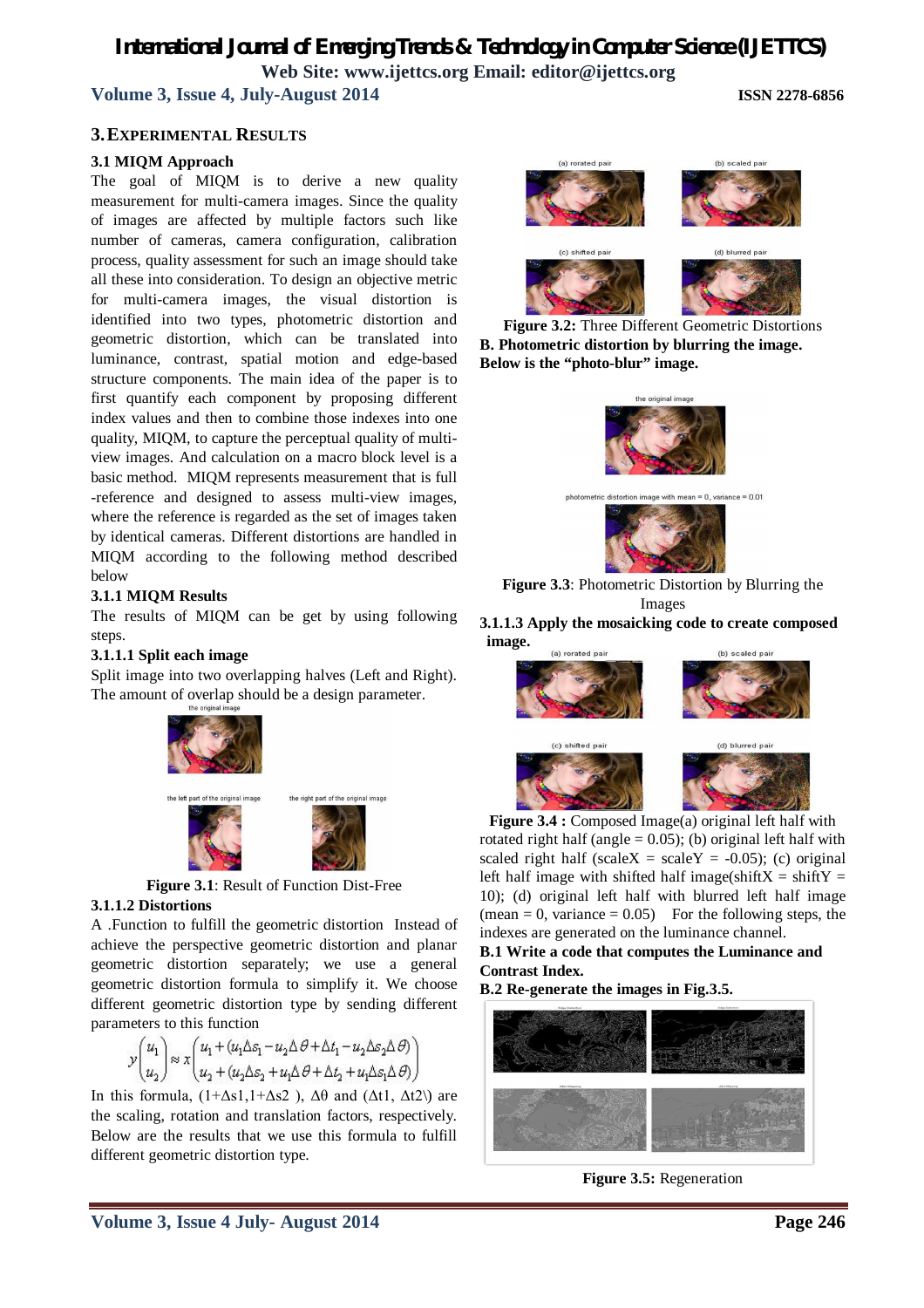# *International Journal of Emerging Trends & Technology in Computer Science (IJETTCS)* **Web Site: www.ijettcs.org Email: editor@ijettcs.org Volume 3, Issue 4, July-August 2014 ISSN 2278-6856**

The images after mapping are not the same as the corresponding images in the paper, because different levels of distortions are applied in the original image. Before detect the edges, applying a Gaussian smoothing operator will improve the performance. The index values are large in randomly textured regions but small in structural regions.

**B.3 Re-generate the image in Fig.3.6 (b). Base on the four paired image above.**



Since Fig.3.6 uses the Water Front image, here we use the same images for the convenient of comparison. And we use exactly the same four paired parameter as illustrated in part A. In the luminance and contrast index,the darker regions refer to areas of higher distortion. We can obviously find that the right parts corresponding to the blurred views have darker regions than the rights parts distorted by perspective distortion. Therefore, luminance and contrast index can well capture the perceptual distortion of blurred views with focusing on the structural regions, which is vital because sudden local changes in luminance and contrast around structured regions are very annoying.

#### **B.4 Write your own code to compute the Spatial Motion Index.**

#### **B.5 Regenerate the image in fig.3.6(c).Base on the four paired image above.**

In spatial motion vector index map, spatial displacements caused by geometric distortions have darker values. The gray regions in above images are a result of mosaicking.

**B.6 Write your own code to compute the Edge Index. B.7 Re-generate the image in Fig.3.6(d). Base on the four paired image above.**





As the images show, it is the blurred view that structural loss represented by the edge-based structural index is concentrating on. Due to structural loss, majority of the image are gray. In the images, the dark pixels are caused

by geometric distortions, which preserve global structures and change the positioning and direction of the structure. Structural losses in geometric distortions may occur frequently around a macroblock boundary in low structured regions.

#### **B.8 Compute the MIQM and PSNR values as in Fig. 3.7**







(d)Perspective Distortion



(e)Gaussian Blur



(f)Gaussian Blur

**Figure 3.8:** Images with Various Distortion Types (a)  $PSNR = \infty$  MIQM=1

- (b)  $PSNR = \infty$  MIOM=1
- (c)PSNR=19.3367 MIQM=0.7999
- (d) PSNR=15.1667 MIQM=0.7064
- (e) PSNR=17.5265 MIQM=0.6793
- (f) PSNR=15.9538 MIQM=0.7233

**C.1 Compute the SSIM values for the images in Fig. 3.7** 

- $(a)$  SSIM=1 (c) SSIM=0.9168 (e) SSIM=0.8824  $(b)$  SSIM=1 (d) SSIM=0.7906
- (f) SSIM=0.8355 MIQM performs better than SSIM and PSNR on multi-

view images. It is a more consistent quality measure.

#### **C.2 Vary the overlapping region between left and right and re-compute MIQM and PSNR values.**

We can get the value by running nine.m and change related parameters. We change the overlapping to 10%. Then get the corresponding values for PSNR and MIQM as follows. Because the limit of space, the generated images are not showed here. According to the values,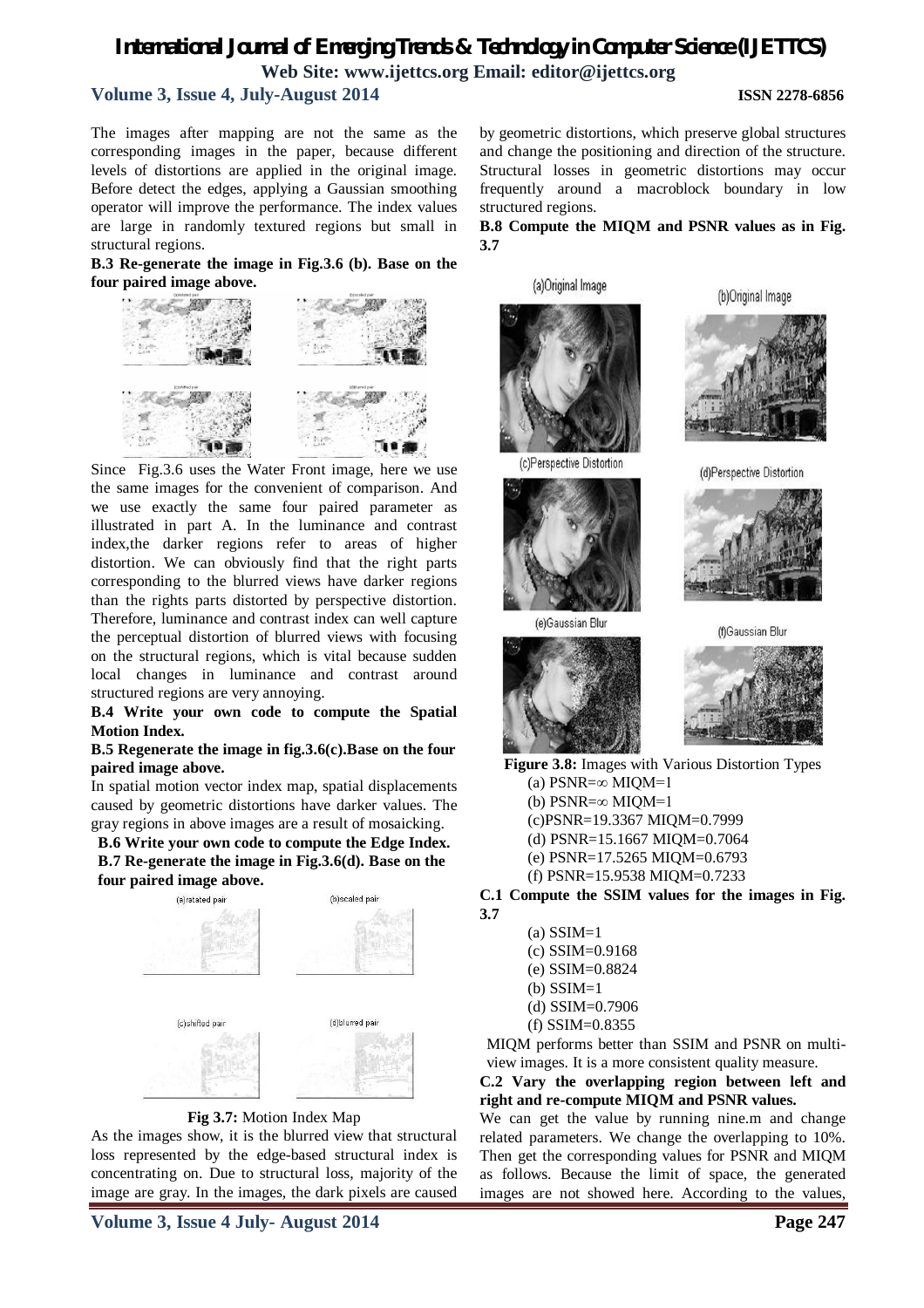# *International Journal of Emerging Trends & Technology in Computer Science (IJETTCS)*

**Web Site: www.ijettcs.org Email: editor@ijettcs.org**

# **Volume 3, Issue 4, July-August 2014 ISSN 2278-6856**

PSNR decreases as the overlapping area become larger for perceptive distortion. And so is the same with MIQM which also become smaller. As for the photometric distortions like Gaussian blur, the PSNR and MIQM do not change largely, which may indicate that PSNR and MIQM is more sensitive to geometric distortion than photometric distortion. And when the distortion becomes severe, both values will decrease.

(a)  $PSNR = \infty$  MIQM=1

- (b)  $PSNR = \infty$  MIQM=1
- (c) PSNR=18.9743 MIQM=0.7892
- (d) PSNR=15.0262 MIQM=0.7084
- (e) PSNR=17.5212 MIQM=0.6693
- (f) PSNR=17.1265 MIQM=0.7144

#### **C.3 Varying the parameters**

We can get the value by running nine.m and change related parameters. In this experiment, we change s=16 to s=32. And we get the following values. When s becomes larger, both PSNR and MIQM increase a little, indicating that increasing s will increase PSNR and MIQM.

(a) PSNR=∞ MIQM=1

- (b) PSNR=∞ MIQM=1
- (c) PSNR=19.3367 MIQM=0.8349
- (d) PSNR=15.1667 MIQM=0.7497
- (e) PSNR=17.5322 MIQM=0.7540
- (f) PSNR=17.9545 MIQM=0.7700

#### **3.2OUR Approach**

In our approach of image quality measurement process we perform various quality measurements methods as stated in the proposed approach chapter. Here we are evaluating the results for the various distortions types as propose below

#### **3.2.1 Perspective Distortions**

For this demonstration we consider two images as shown below



**Fig. 3.9:** Test images for perspective distortion

When we apply the perspective distortions with factor 2 for image (a) then it produces the distorted image and when we measure factor then it yields the measurement index as 1.889. This show our method yields accuracy of 0.9445 for the image (a). When we apply the perspective distortions with factor 5 for image (b) then it produces the distorted image and when we measure factor then it yields the measurement index as 4.566. This show our method yields accuracy of 0.912 for the image (b). The results can be shown in below figure.

**Figure 3.10:** Image (a) and (b) with perspective distortions results

When we compare our method with the other existed system we got the following table and that can be shown in graph of figure 3.12.





**Figure 3.11:** Perspective Comparison

On observing the graph we can come to a conclusion that our approach values are very nearer to the value 1. So it over perform MIQM for the given images. **3.2.2 Planar Distortions**

For this demonstration we consider two images as shown below



**Fig. 3.12**: Test images for planer distortion

When we apply the planar distortions with factor 8( as Angle) for image (a) then it produces the distorted image and when we measure factor then it yields the measurement index as 7.639021 This show our method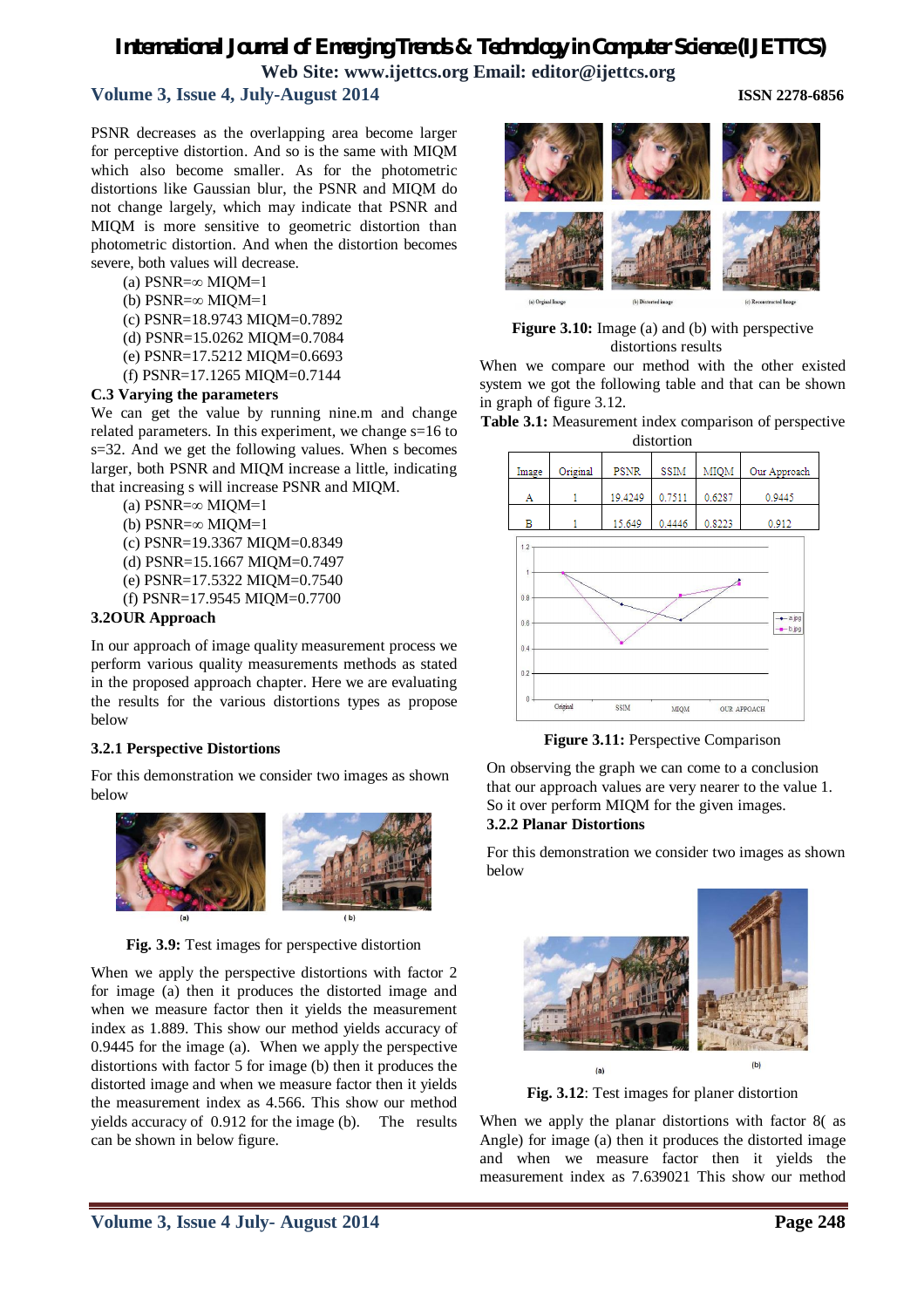# *International Journal of Emerging Trends & Technology in Computer Science (IJETTCS)* **Web Site: www.ijettcs.org Email: editor@ijettcs.org Volume 3, Issue 4, July-August 2014 ISSN 2278-6856**

yields accuracy of 0.9548 for the image (a). When we apply the planar distortions with factor 6 for image (b) then it produces the distorted image and when we measure factor then it yields the measurement index as 4.352576 This show our method yields accuracy of 0.725429 for the image (b). The results can be shown in below figure.



**Figure 3.13:** Image (a) and (b) with planar distortions results

When we compare our method with the other existed system we got the following table and that can be shown in graph of figure 3.14

**Table 3.2:** Measurement index of planar distortion performance

| Image name                                                                                                 | <b>Distortion applied</b><br>value | <b>Measured</b><br>value                                                     |  |
|------------------------------------------------------------------------------------------------------------|------------------------------------|------------------------------------------------------------------------------|--|
| Girl                                                                                                       | 5                                  | 5.457361                                                                     |  |
| <b>Building</b>                                                                                            | 8                                  | 7.639021                                                                     |  |
| Pillar                                                                                                     | 6                                  | 4.352576                                                                     |  |
| $\overline{9}$<br>8<br>$\overline{7}$<br>6<br>5<br>$\overline{4}$<br>3<br>$\overline{2}$<br>1<br>O<br>Girl | building<br>pillar                 | $\Box$ Distortion<br>applied value<br>$\hfill\blacksquare$<br>Measured value |  |

**Figure 3.14:** Planar Performance

On observing the graph we can come to a conclusion that our approach values are very nearer to the original image. So we can conclude that our system performance is well in planar type.

#### **3.2.3 Photometric Compression Distortions**

For this demonstration we consider two images as shown below



**Fig. 3.15:** Test images for photometric distortion

When we apply the JPEG compression distortions with factor 0.5 for image (a) then it produces the distorted image and when we measure factor then it yields the measurement index as 0.5. This show our method yields accuracy of 1 for the image (a). When we apply the perspective distortions with factor 0.7 for image (b) then it produces the distorted image and when we measure factor then it yields the measurement index as o.69 This show our method yields accuracy of 0.9857 for the image (b). The results can be shown in below figure.





When we compare our method with the other existed system we got the following table and that can be shown in graph of figure 3.18

|  | Table 3.3: Measurement index of JPEG Compression |  |
|--|--------------------------------------------------|--|
|  | distortion performance                           |  |

| Image           | Value applied | Value measured |
|-----------------|---------------|----------------|
| Girl            | 0.5           | 0.5            |
| <b>Building</b> | 0.7           | 0.69           |
| <b>Pillar</b>   | 0.4           | 0.39           |





On observing the graph we can come to a conclusion that our approach values are very nearer to the original image. So we can conclude that our system performance is well in JPEG Compression type of distortions.

**Table 3.4:** JPEG Compression comparison with other methods

|       | <b>JPEG Compression</b> |             |             |        |                 |
|-------|-------------------------|-------------|-------------|--------|-----------------|
| Image | Original                | <b>PSNR</b> | <b>SSIM</b> | MIOM   | Our<br>Approach |
| Girl  |                         | 28.0633     | 0.8996      | 0.6214 | 0.9875          |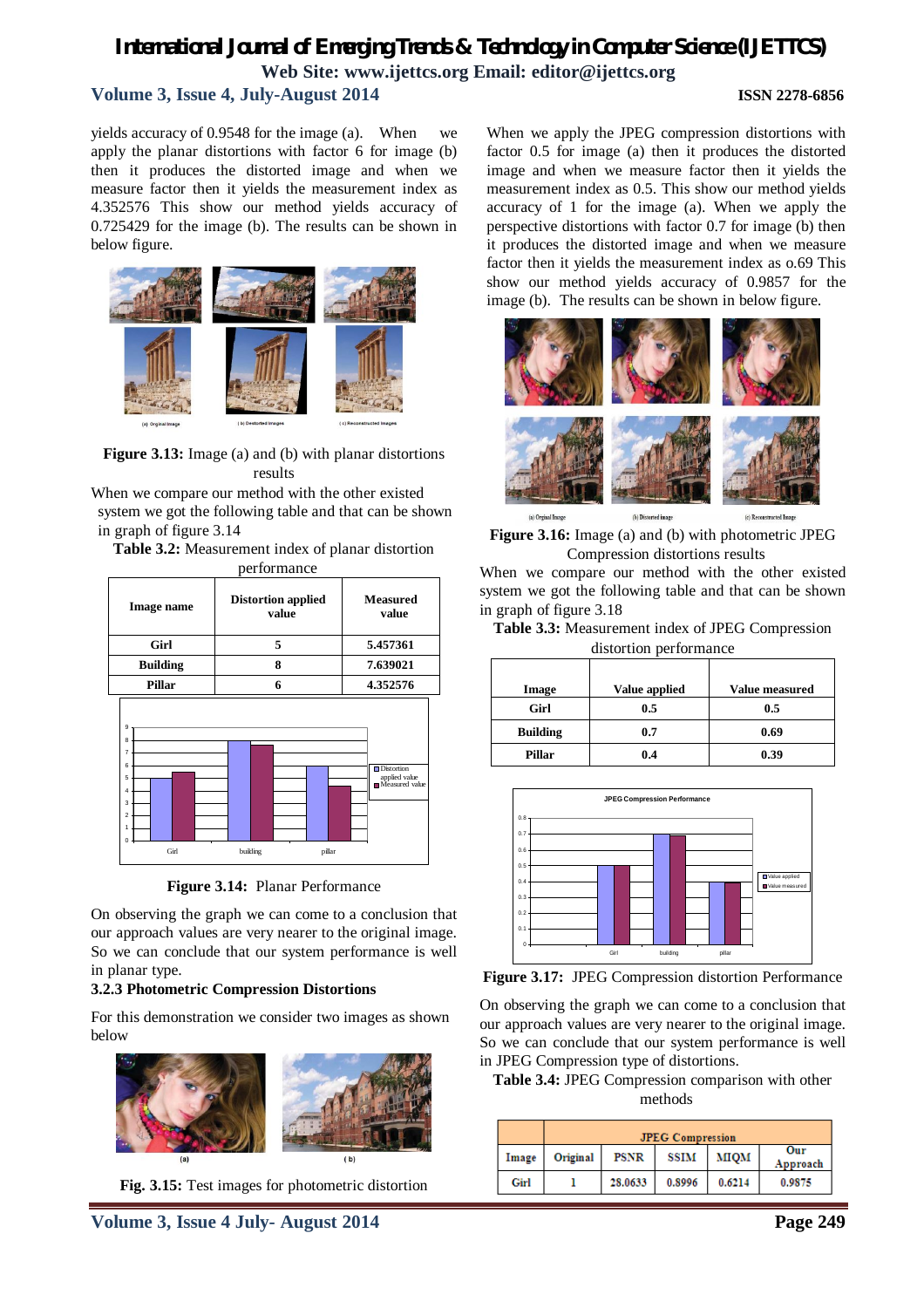# **Volume 3, Issue 4, July-August 2014 ISSN 2278-6856**



**Figure 3.18:** JPEG Compression Comparison with other methods

On observing the graph we can come to a conclusion that our approach values are very nearer to the value 1. So it over perform MIQM for the given images in JPEG Compression performance.

#### **3.2.4 Photometric Blur Distortions**

For this demonstration we consider two images as shown below



**Fig. 3.19:** Test images for Blur distortion

When we apply the Gaussian blur distortions with factor 12 for image (a) then it produces the distorted image and when we measure factor then it yields the measurement index as 11.16. This show our method yields accuracy of 0.93 for the image (a). When we apply the perspective distortions with factor 15 for image (b) then it produces the distorted image and when we measure factor then it yields the measurement index as 13.95 This show our method yields accuracy of 0.92567 for the image (b).

The results can be shown in below figure.



**Figure 3.20:** Image (a) and (b) with photometric Gaussian Blur distortions results

**Table 3.5:** Gaussian Blur performance measurement

| Image    | <b>Applied Value</b> | <b>Measured Value</b> |
|----------|----------------------|-----------------------|
| Girl     | 12                   | 11.16                 |
| Building | A15                  | 13.95                 |





**Fig. 3.21:** Gaussian blur performance

On observing the graph we can come to a conclusion that our approach values are very nearer to the original image. So we can conclude that our system performance is well in Gaussian blur type of distortions.





**Fig. 3.22:** Gaussian blur comparison

On observing the graph we can come to a conclusion that our approach values are very nearer to the value 1. So it over perform MIQM for the given image for Gaussian Blur comparison.

#### **REFERENCES**

- [1] G. AlRegib and M. Solh" MIQM- Multi camera Image Quality Measure "IEEE transactions on image processing Vol. 21 No. 9, Sep 2012
- [2] G. AlRegib and M. Solh, "Characterization of image Distortions in multi camera system," in Proc. 2nd International Conference immersive Telecommunication, May 2009, pp.1–7.
- [3] C. Hewage, S. Dogan, S. Worrall and A. Kondoz, "Prediction of stereoscopic video quality using objective Quality models of 2-Dimensional video," Electron. Lett. vol. 44, no. 16, pp. 963–966, Jul. 2008.
- [4] A. Tikanmaki, A. Smolic, K. Miller, and A. Gotchev"Quality assessment of 3 Dimensional video in rate allocation experiment," in Proc. IEEE Symp. Consumer Electron. Apr. 2008, pp. 2–5.